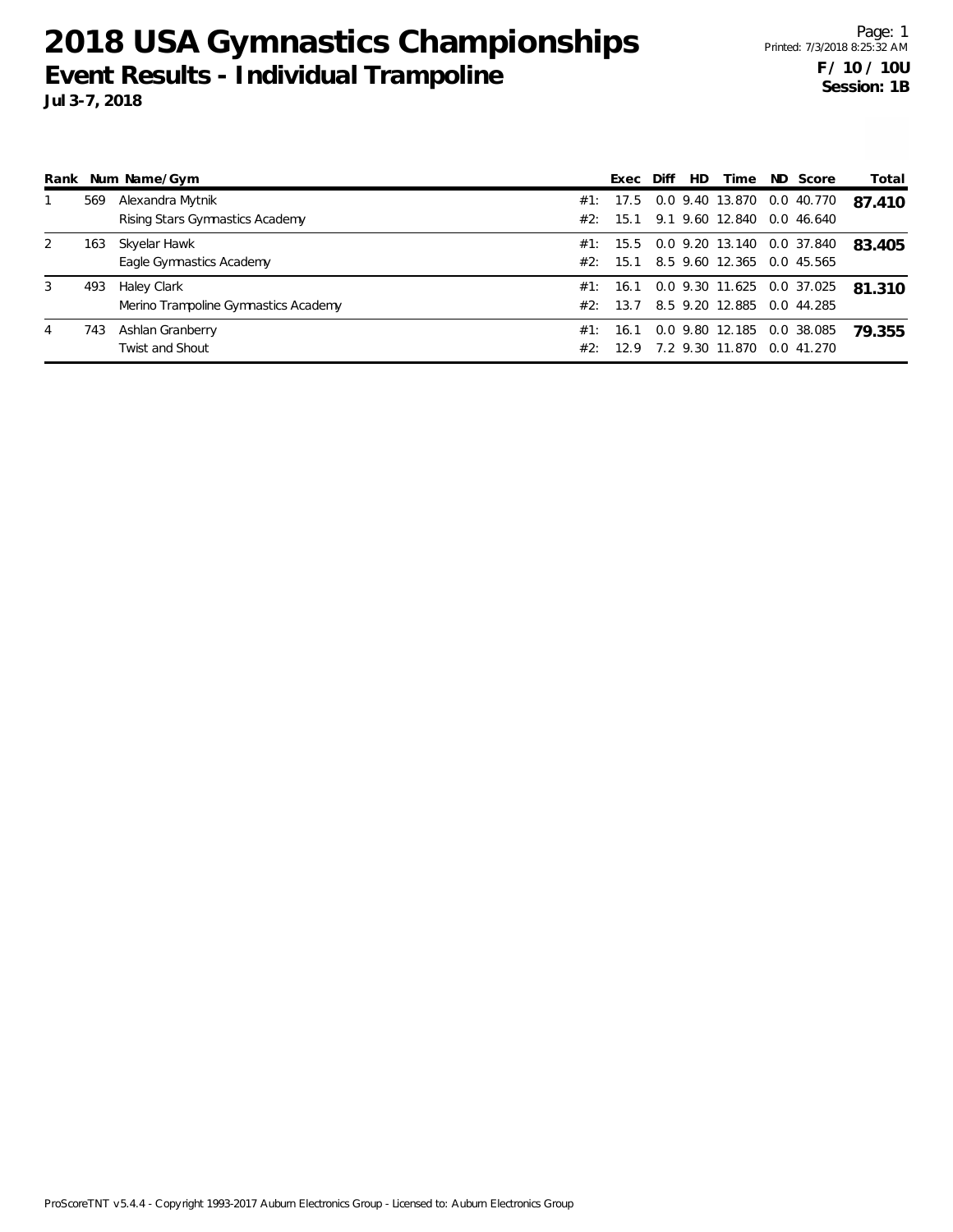**Jul 3-7, 2018**

|  | Rank Num Name/Gym     |  |  | Exec Diff HD Time ND Score |                                     | Total                                      |
|--|-----------------------|--|--|----------------------------|-------------------------------------|--------------------------------------------|
|  | 393 Nate Erkert       |  |  |                            |                                     | #1: 15.7 0.0 8.80 12.495 0.0 36.995 80.190 |
|  | High Energy Gymnastix |  |  |                            | #2: 12.9 8.5 9.70 12.095 0.0 43.195 |                                            |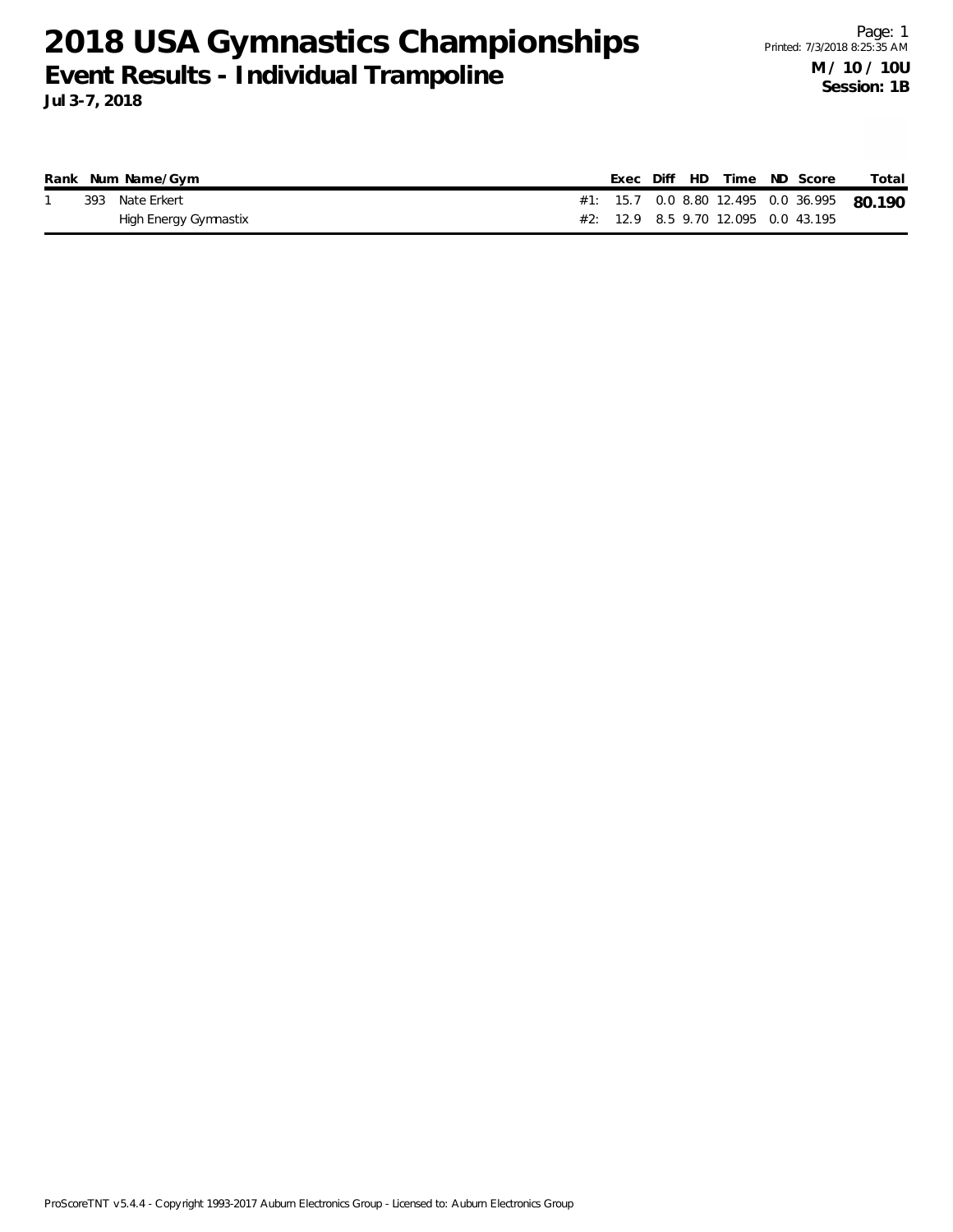|    |     | Rank Num Name/Gym                              |            | Exec         | Diff | HD      | Time                                           | ND Score                   | Total  |
|----|-----|------------------------------------------------|------------|--------------|------|---------|------------------------------------------------|----------------------------|--------|
|    | 34  | Ava Huss<br>Air Sports                         | #1:<br>#2: | 17.7<br>14.6 | 8.7  |         | 0.0 9.40 14.530<br>9.30 13.860                 | 0.0 41.630<br>0.046.460    | 88.090 |
| 2  | 691 | MaryDeary Lehman<br>Tennessee Elite Gymnastics | #1:<br>#2: | 16.1<br>15.3 |      |         | 0.0 9.50 14.210<br>8.7 9.60 14.025             | 0.0 39.810<br>0.047625     | 87.435 |
| 3  | 341 | Leah Edelman<br>Gymnastics Du Sol              | #1:<br>#2: | 17.6<br>15.0 |      |         | 0.0 9.30 13.945<br>6.9 9.40 13.570 -2.0 42.870 | 0.0 40.845                 | 83.715 |
| 4  | 477 | Zuzu Smith<br>Midwest Training                 | #1:<br>#2: | 16.2<br>14.1 |      |         | 0.0 9.40 13.025<br>7.5 9.10 13.060             | 0.0 38.625<br>0.0 43.760   | 82.385 |
| 5  | 732 | Kalyana Dickson<br>Trevino's Gymnastics        | #1:<br>#2: | 16.1<br>13.9 |      |         | 0.0 9.70 12.815<br>7.2 9.40 13.005             | 0.0 38.615<br>0.0 43.505   | 82.120 |
| 6  | 323 | Marissa Oubre<br>Victoria Gymagic Inc.         | #1:<br>#2: | 15.3<br>11.3 |      |         | 0.0 9.80 13.205<br>8.9 9.70 12.475             | 0.0 38.305<br>0.042.375    | 80.680 |
|    | 368 | Cheyenne Seaux<br>Hangtime TNT                 | #1:<br>#2: | 16.3<br>11.9 |      |         | 0.0 9.00 13.655<br>6.6 9.60 13.285             | 0.0 38.955<br>0.041.385    | 80.340 |
| 8  | 213 | Ashley Sherman<br>Elite Trampoline Academy     | #1:<br>#2: | 15.5<br>11.8 |      |         | 0.0 9.40 13.040<br>7.5 9.70 12.400             | 0.0 37.940<br>0.041.400    | 79.340 |
| 9  | 38  | Cayley Pitblado<br>Air Sports                  | #1:<br>#2: | 14.7<br>11.1 |      |         | 0.0 9.70 11.945<br>7.5 9.60 12.670             | 0.0 36.345<br>0.0 40.870   | 77.215 |
| 10 | 316 | Angelina Garza<br>Victoria Gymagic Inc.        | #1:<br>#2: | 10.3<br>12.5 |      | 0.06.70 | 9.450<br>8.5 9.10 13.595                       | $0.0$ 26.450<br>0.0 43.695 | 70.145 |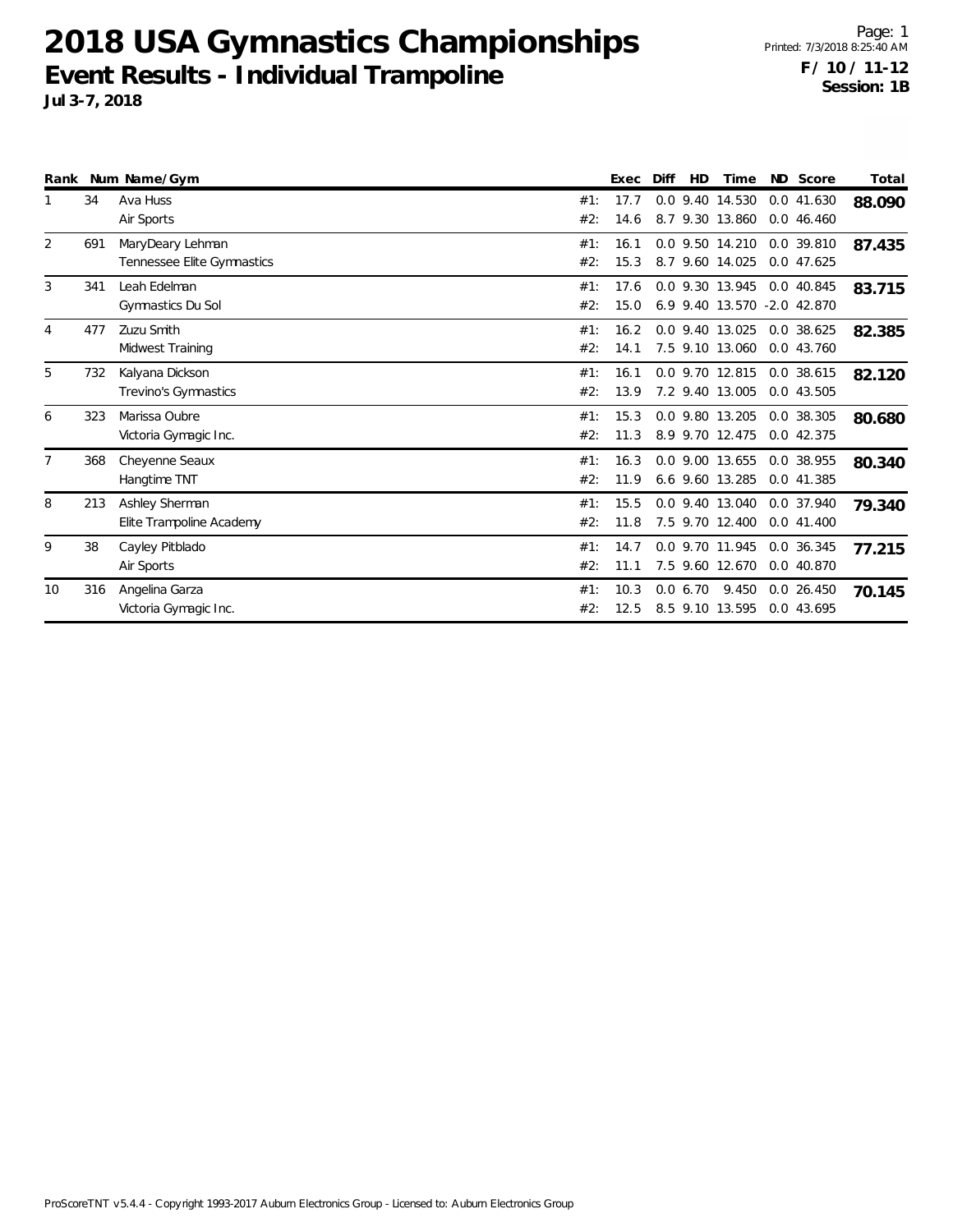|   |     | Rank Num Name/Gym                | Exec | Diff | HD. | Time                                | ND Score | Total  |
|---|-----|----------------------------------|------|------|-----|-------------------------------------|----------|--------|
|   | 829 | Rogan Norris                     |      |      |     | #1: 16.7 0.0 9.60 14.460 0.0 40.760 |          | 86.645 |
|   |     | Xtreme Gymnastics and Trampoline |      |      |     | #2: 13.5 8.8 9.30 14.285 0.0 45.885 |          |        |
| 2 | 562 | Gavin Britton                    |      |      |     | #1: 16.3 0.0 9.40 14.115 0.0 39.815 |          | 86.180 |
|   |     | <b>Premier Gymnastics</b>        |      |      |     | #2: 14.9 8.7 9.00 13.765 0.0 46.365 |          |        |
|   | 143 | Nicolai Rodriguez                |      |      |     | #1: 16.3 0.0 9.70 13.815 0.0 39.815 |          | 85.935 |
|   |     | Dynamite Academy of Gymnastics   | 15.3 |      |     | 7.7 9.50 13.620 0.0 46.120          |          |        |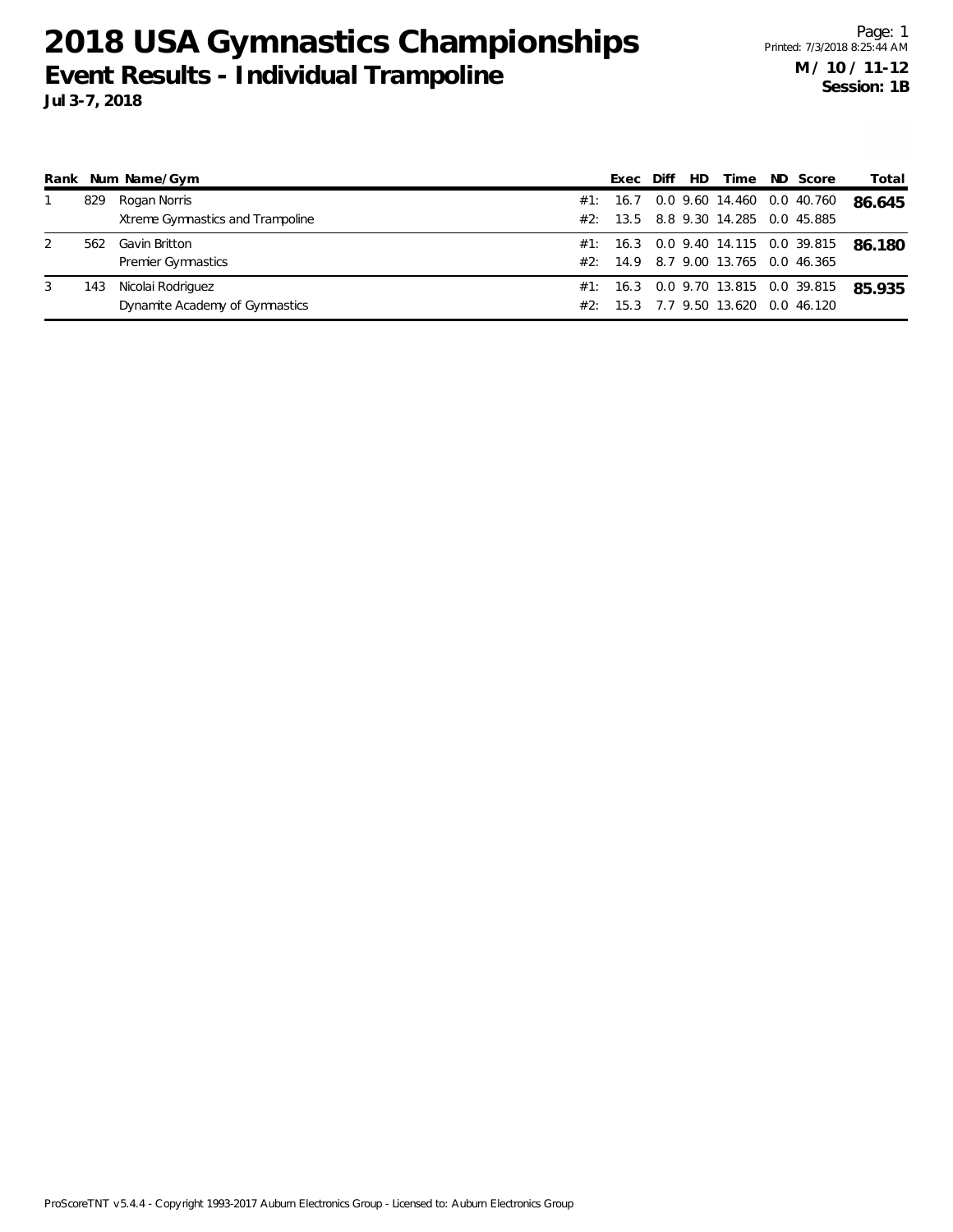Page: 1 Printed: 7/3/2018 1:24:02 PM **F / 10 / 13-14 Session: 2B**

|                |            | Rank Num Name/Gym                                    |                   | Exec         | Diff | HD | Time                               | ND Score                                                                                                     | Total  |
|----------------|------------|------------------------------------------------------|-------------------|--------------|------|----|------------------------------------|--------------------------------------------------------------------------------------------------------------|--------|
| 1              | 172        | Caroline Walker<br>Eagle Gymnastics Academy          | #1:<br>#2:        | 18.7<br>16.2 |      |    | 0.0 9.40 14.055                    | $\sim$ 42.155<br>8.5 9.10 13.580 __ 47.380                                                                   | 89.535 |
| 2              | 141        | Katarina Rodriguez<br>Dynamite Academy of Gymnastics | #1:<br>#2:        | 17.9<br>16.3 |      |    | 0.0 9.50 14.410<br>7.9 9.30 13.785 | $\frac{1}{2}$ 41.810<br>$\frac{1}{2}$ 47.285                                                                 | 89.095 |
| 3              | 365        | Kamryn Bourque<br>Hangtime TNT                       | #1:<br>#2:        | 17.7<br>15.4 |      |    | 0.0 9.50 14.435<br>9.1 9.20 13.405 | $\frac{1}{2}$ 41.635<br>$\sim$ 47.105                                                                        | 88.740 |
| $\overline{4}$ | 654        | Cecilia Cina<br><b>T&amp;T Express</b>               | #1:<br>#2:        | 17.5<br>14.6 |      |    | 0.0 9.80 13.880                    | $\frac{1}{2}$ 41.180<br>9.1 9.10 13.385 $\qquad$ 46.185                                                      | 87.365 |
| 5              | 142        | Natasha Rodriguez<br>Dynamite Academy of Gymnastics  | #1:<br>#2:        | 17.9<br>15.3 |      |    | 0.0 9.70 14.035                    | $\sim$ 41.635<br>7.7 9.60 13.240 -0.2 45.640                                                                 | 87.275 |
| 6              | 464        | Paxton Henley<br>Manning Gymnastics Centerplex       | #1:<br>#2:        | 16.0<br>15.1 |      |    |                                    | $0.0$ 9.40 14.510 $\ldots$ 39.910<br>8.4 9.30 14.530 $\_\_$ 47.330                                           | 87.240 |
| $\overline{7}$ | 655        | Maleah Domengeaux<br><b>T&amp;T Express</b>          | #1:<br>#2:        | 17.1<br>15.4 |      |    |                                    | $0.0$ 9.40 14.090 $_{\leftarrow}$ 40.590<br>8.9 8.70 13.190 . 46.190                                         | 86.780 |
| 8              | 535        | Reese Nix<br>Oklahoma Extreme Tumbling               | #1:<br>#2:        | 15.6         |      |    |                                    | $0.0$ 9.40 13.895 $\ldots$ 38.895<br>14.2 10.1 9.10 13.775 $-$ 47.175                                        | 86.070 |
| 9              | 164        | Mya Millikin<br>Eagle Gymnastics Academy             | #1:<br>#2:        | 16.0<br>15.6 |      |    | 8.5 9.30 13.275                    | $0.0$ 9.20 13.830 $_{\leftarrow}$ 39.030<br>$\frac{1}{2}$ 46.675                                             | 85.705 |
| 10             | 413        | Skylar Reale<br>Indigo Gymnastics Center             | #1:<br>#2:        | 16.1<br>14.4 |      |    | 0.0 9.80 14.230<br>8.5 8.70 13.935 | $\frac{1}{2}$ 40.130<br>$-$ 45.535                                                                           | 85.665 |
| 11             | 678        | Tenly Kuhn<br>Team Legacy (Coach Patty Gymnastics)   | #1:<br>#2:        | 15.8<br>14.8 |      |    |                                    | 0.0 9.60 14.315 $_{\leftarrow}$ 39.715<br>8.5 8.70 13.860 $\qquad$ 45.860                                    | 85.575 |
| 12             | 214        | Michelle Sherman<br>Elite Trampoline Academy         | #1:<br>#2:        | 16.5<br>14.5 |      |    |                                    | $0.0$ 9.70 13.730 $-.$ 39.930<br>8.6 9.00 13.330 $-$ 45.430                                                  | 85.360 |
| 13             | 736        | Carris Coe<br>Tumble Tech                            | #1:<br>#2:        | 16.1<br>13.1 |      |    |                                    | 0.0 9.30 14.240 $\frac{1}{2}$ 39.640<br>9.6 8.60 13.955 $\qquad$ 45.255                                      | 84.895 |
| 14             | 87         | Brinn Durocher<br>Aspire Kids Sports Center          | #1:<br>#2:        | 14.5<br>12.8 |      |    | 0.0 9.40 14.280<br>9.4 9.10 13.930 | $-2$ 38.180<br>$\frac{1}{2}$ 45.230                                                                          | 83.410 |
| 15             | 520        | Ryleigh McLaurin<br>Novaks Gymnastics Center Inc     | #1:<br>#2:        | 16.8<br>12.7 |      |    | 7.6 8.90 13.275                    | 0.0 9.40 13.985 . 40.185<br>$\frac{1}{2}$ 42.475                                                             | 82.660 |
| 16             | 319        | Kaci Haschke<br>Victoria Gymagic Inc.                | #1:               |              |      |    | #2: 14.1 7.8 9.50 12.630           | 16.2 0.0 9.40 12.950 $\frac{1}{2}$ 38.550<br>44.030                                                          | 82.580 |
| 17             | 457        | Madison Zander<br>Let It Shine Gymnastics            | #1:<br>#2:        | 15.8<br>12.9 |      |    |                                    | 0.0 8.70 12.420 $\frac{1}{2}$ 36.920<br>9.3 9.00 13.380 $_{--}$ 44.580                                       | 81.500 |
| 18             | 194        | Alana Cushing<br>Elite Trampoline Academy            | #1:<br>#2:        | 15.3<br>12.9 |      |    |                                    | $0.0$ 9.30 13.625 __ 38.225<br>8.4 9.20 12.630 __ 43.130                                                     | 81.355 |
| 19             | 25         | Kaitlyn Caswell<br>Air Extreme                       | #1:<br>#2:        | 16.3<br>13.3 |      |    |                                    | 0.0 9.00 13.780 $_{\leftarrow}$ 39.080<br>8.1 8.40 12.315 $\qquad$ 42.115                                    | 81.195 |
| 20<br>21       | 327<br>553 | Nia Zurita<br>Victoria Gymagic Inc.<br>Savanna Cecil | #1:<br>#2:        | 14.8<br>15.1 |      |    |                                    | $0.0$ 9.10 13.490 $\_\_$ 37.390<br>13.3 7.8 9.20 13.055 __ 43.355                                            | 80.745 |
| 22             | 633        | Premier Athletics Knoxville<br>Elayna Bowe           | #1:<br>#2:<br>#1: | 13.7<br>14.9 |      |    |                                    | 0.0 9.30 12.900 $\qquad$ - 37.300<br>7.5 9.20 12.740 $\frac{1}{2}$ 43.140<br>0.0 9.00 12.895 $\qquad$ 36.795 | 80.440 |
| 23             | 454        | Stars Gymnastics<br>Olivia Lanham                    | #2:<br>#1:        | 13.6<br>13.6 |      |    |                                    | 7.3 8.90 12.820 $\qquad$ 42.620<br>$0.0$ 9.20 13.340 $\ldots$ 36.140                                         | 79.415 |
|                |            | Let It Shine Gymnastics                              | #2:               |              |      |    |                                    | 12.6 8.3 8.50 13.470 $\qquad \qquad -2.870$                                                                  | 79.010 |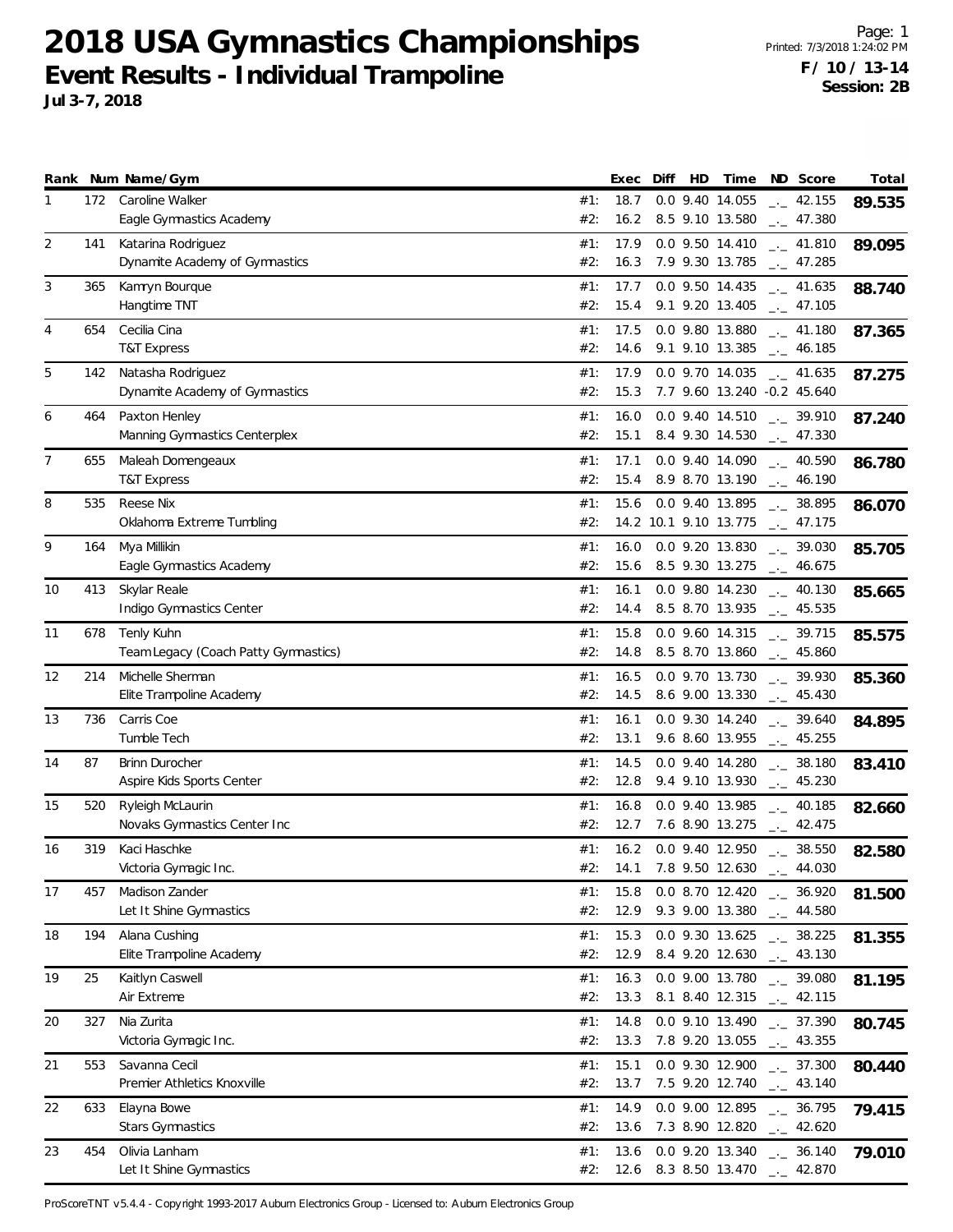|    |     | Rank Num Name/Gym                                           |            | Exec         | Diff | HD         | Time | ND Score                                                             | Total  |
|----|-----|-------------------------------------------------------------|------------|--------------|------|------------|------|----------------------------------------------------------------------|--------|
| 24 | 482 | Joney Servantes<br>Millers Gymnastics Academy               | #1:<br>#2: | 15.4         |      |            |      | 0.0 9.40 13.165 . 37.965<br>13.3 7.1 9.30 10.875 . 40.575            | 78.540 |
| 25 | 292 | Alexandra Hoeler<br>Garden State Trampoline Academy         | #1:<br>#2: | 15.3<br>13.3 |      |            |      | $0.0$ 9.70 13.120 $\ldots$ 38.120<br>6.0 9.40 13.135 -2.0 39.835     | 77.955 |
| 26 | 311 | Katherine Hughes<br>Gym-Kat Sports Center                   | #1:<br>#2: | 13.3<br>12.0 |      |            |      | $0.0$ 9.50 12.315 $\ldots$ 35.115<br>7.7 8.70 12.200 $\qquad$ 40.600 | 75.715 |
| 27 | 247 | Grace Harder<br>Flip Force Gymnastics LLC                   | #1:<br>#2: | 12.1         |      |            |      | $14.9$ 0.0 9.40 12.650 $\_\_$ 36.950<br>6.6 8.00 11.605 . 38.305     | 75.255 |
| 28 | 326 | Abigail Wentz<br>Victoria Gymagic Inc.                      | #1:<br>#2: | 16.4<br>9.9  |      |            |      | $0.0$ 9.50 13.260 $\ldots$ 39.160<br>6.1 6.10 8.950 . 31.050         | 70.210 |
| 29 | 539 | Maya Billingslea<br>Opelika Parks & Recreation Trampoline & | #1:<br>#2: | 13.9<br>6.9  |      | 4.1 4.50   |      | 0.0 9.30 10.945 -2.0 32.145<br>7.020 -0.2 22.320                     | 54.465 |
| 30 | 769 | Rachel Holland<br>West Texas Trampoline & Tumbling Explosi  | #1:<br>#2: | 15.4<br>3.7  |      | $3.0$ 2.90 |      | $0.0$ 9.00 12.520 $-.$ 36.920<br>3.865 . 13.465                      | 50.385 |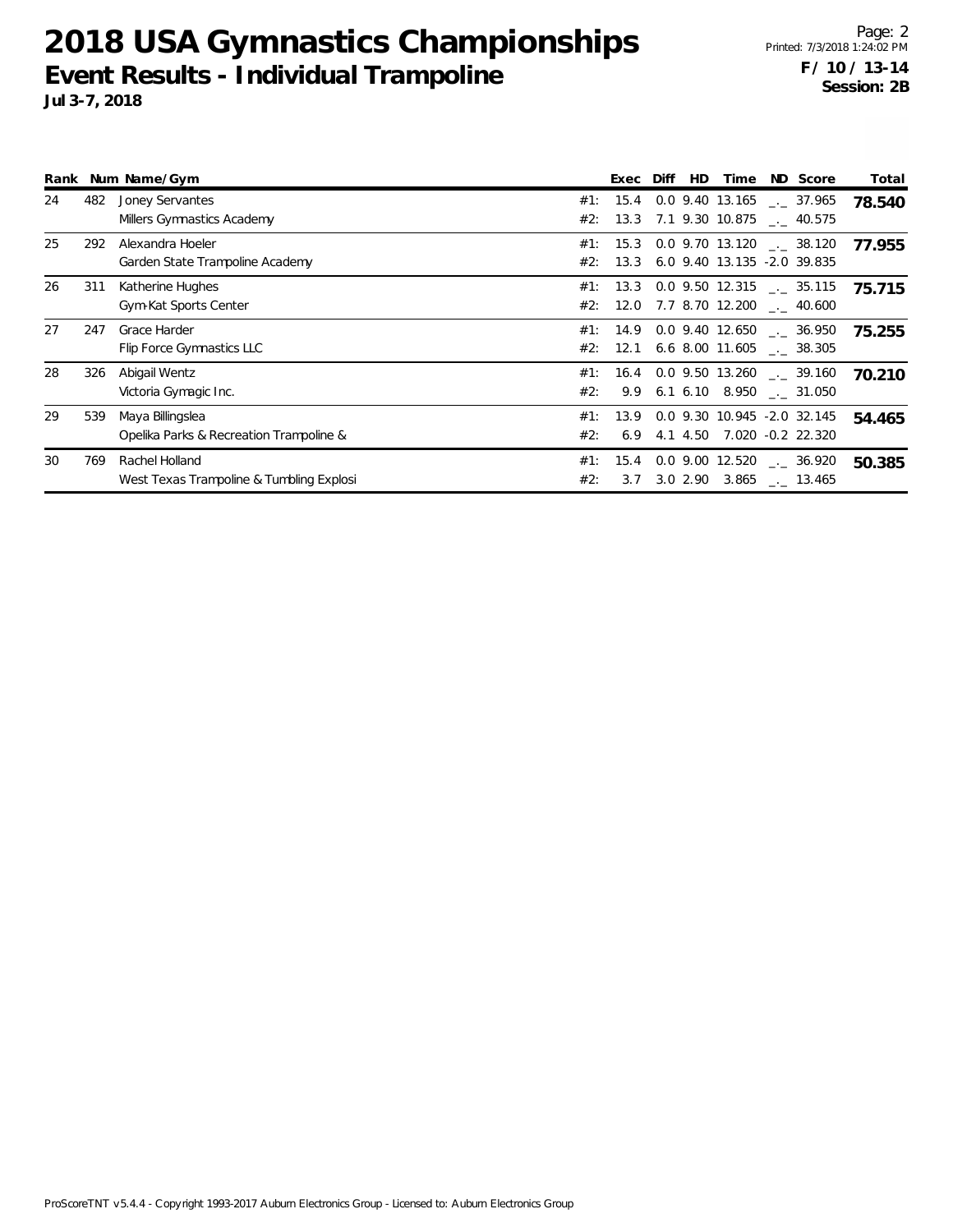Page: 1 Printed: 7/3/2018 1:03:31 PM **M / 10 / 13-14 Session: 2B**

|                |     | Rank Num Name/Gym                |     | Exec | Diff | HD | Time                                 | ND Score                    |                      | Total  |
|----------------|-----|----------------------------------|-----|------|------|----|--------------------------------------|-----------------------------|----------------------|--------|
| 1              | 823 | Syler Buck                       | #1: | 17.3 |      |    | 0.0 9.30 15.225                      | $\frac{1}{2}$ 41.825        |                      | 89.360 |
|                |     | Xtreme Gymnastics and Trampoline | #2: | 14.6 |      |    | 9.3 8.90 14.735                      | $\sim$ 47.535               |                      |        |
| $\overline{2}$ | 832 | Kieran Roos                      | #1: | 17.8 |      |    | 0.0 9.40 14.240                      |                             | $-$ 41.440           | 88.465 |
|                |     | Xtreme Gymnastics and Trampoline | #2: | 15.1 |      |    | 8.9 9.10 13.925                      |                             | $\frac{1}{2}$ 47.025 |        |
| 3              | 746 | Gage Sieren                      | #1: | 16.2 |      |    | 0.0 9.00 14.925                      |                             | $\frac{1}{2}$ 40.125 | 87.045 |
|                |     | Twist and Shout                  | #2: | 13.7 |      |    | 9.8 9.30 14.120                      |                             | $-2$ 46.920          |        |
| 4              | 647 | Joshua Bly                       | #1: | 15.9 |      |    | 0.0 9.20 14.340                      |                             | $\frac{1}{2}$ 39.440 | 86.380 |
|                |     | Suncoast Gymnastics Academy      | #2: | 14.7 |      |    | 8.5 9.20 14.540                      |                             | $\frac{1}{2}$ 46.940 |        |
| 5              | 822 | Andy Betz                        | #1: | 16.3 |      |    | 0.0 9.40 14.140                      | $-2$ 39.840                 |                      | 86.235 |
|                |     | Xtreme Gymnastics and Trampoline | #2: | 14.3 |      |    | 8.8 9.50 13.795                      |                             | $-2$ 46.395          |        |
| 6              | 645 | Eli Lubell                       | #1: | 15.8 |      |    | 0.0 9.30 13.815                      | $\frac{1}{2}$ 38.915        |                      | 85.435 |
|                |     | Stingray TNT Marietta            | #2: | 14.3 |      |    | 9.5 8.90 13.820                      | $\sim$ 46.520               |                      |        |
| $\overline{7}$ | 541 | Ryan Diez                        | #1: | 15.7 |      |    | 0.0 9.40 14.690                      | $\sim$ 39.790               |                      | 84.555 |
|                |     | Park Avenue Gymnastics           | #2: | 13.0 |      |    | 8.5 8.90 14.365 $\qquad$ 44.765      |                             |                      |        |
| 8              | 421 | Cristian Aguirre                 | #1: | 14.7 |      |    | 0.0 9.70 14.631                      | $-2$ 39.031                 |                      | 84.421 |
|                |     | <b>Integrity Athletics</b>       | #2: | 13.7 |      |    | 8.5 9.20 13.990                      | $-2$ 45.390                 |                      |        |
| 9              | 469 | Aidan Blaze                      | #1: | 15.4 |      |    | 0.010.00 13.330                      | $-2$ 38.730                 |                      | 84.110 |
|                |     | Midwest Training                 | #2: | 14.3 |      |    | 8.7 9.20 13.380 -0.2 45.380          |                             |                      |        |
| 10             | 778 | Cub Chivington                   | #1: | 15.2 |      |    | 0.0 9.90 13.760                      | 38.860                      |                      | 84.045 |
|                |     | Wasatch T&T                      | #2: | 13.8 |      |    | 9.1 8.80 13.485                      | $\frac{1}{2}$ 45.185        |                      |        |
| 11             | 275 | Caleb Cypher                     | #1: | 14.2 |      |    | 0.0 9.50 13.835                      |                             | $-2$ 37.535          | 82.455 |
|                |     | For the Kidz                     | #2: | 13.5 |      |    | 8.5 9.30 13.620                      |                             | $-2$ 44.920          |        |
| 12             | 329 | Alex Fu                          | #1: | 15.4 |      |    | 0.0 9.70 13.715                      | $_{-}$ 38.815               |                      | 82.175 |
|                |     | <b>Gymfinity Gymnastics</b>      | #2: | 13.9 |      |    | 7.6 8.50 13.360                      | $\frac{1}{2}$ 43.360        |                      |        |
| 13             | 354 | Rory O'Neil                      | #1: | 14.7 |      |    | 0.0 9.70 13.755                      | $\frac{1}{2}$ 38.155        |                      | 81.185 |
|                |     | <b>Gypsy Flyers</b>              | #2: | 12.2 |      |    | 8.3 8.70 13.830                      | $\sim$ 43.030               |                      |        |
| 14             | 145 | Alexander Cole                   | #1: | 14.3 |      |    | 0.0 9.40 12.700                      | $-2$ 36.400                 |                      | 81.140 |
|                |     | Dynamite Gymnastics              | #2: | 14.3 |      |    | 8.2 9.50 12.740                      | $-1$ 44.740                 |                      |        |
| 15             | 614 | Dylan Gharbaoui                  | #1: | 14.1 |      |    | $0.0$ 9.10 12.480                    | $\frac{1}{2}$ 35.680        |                      | 79.695 |
|                |     | So Cal TTC                       | #2: | 12.9 |      |    | 9.5 9.20 12.415                      | $\frac{1}{2}$ 44.015        |                      |        |
| 16             | 768 | Nate Swanepoel                   | #1: | 16.1 |      |    | 0.0 9.60 13.085                      |                             | $\frac{1}{2}$ 38.785 | 65.655 |
|                |     | Vargas Academy                   | #2: | 7.3  |      |    | 6.5 4.90 8.170                       | $\frac{1}{2}$ 26.870        |                      |        |
| 17             | 801 | Rowan Deakin                     | #1: | 17.1 |      |    | 0.0 9.20 13.140 $\frac{1}{2}$ 39.440 |                             |                      | 44.525 |
|                |     | World Elite                      | #2: | 1.4  |      |    | 1.3 1.00 1.385                       | $\rightarrow$ $\rightarrow$ | 5.085                |        |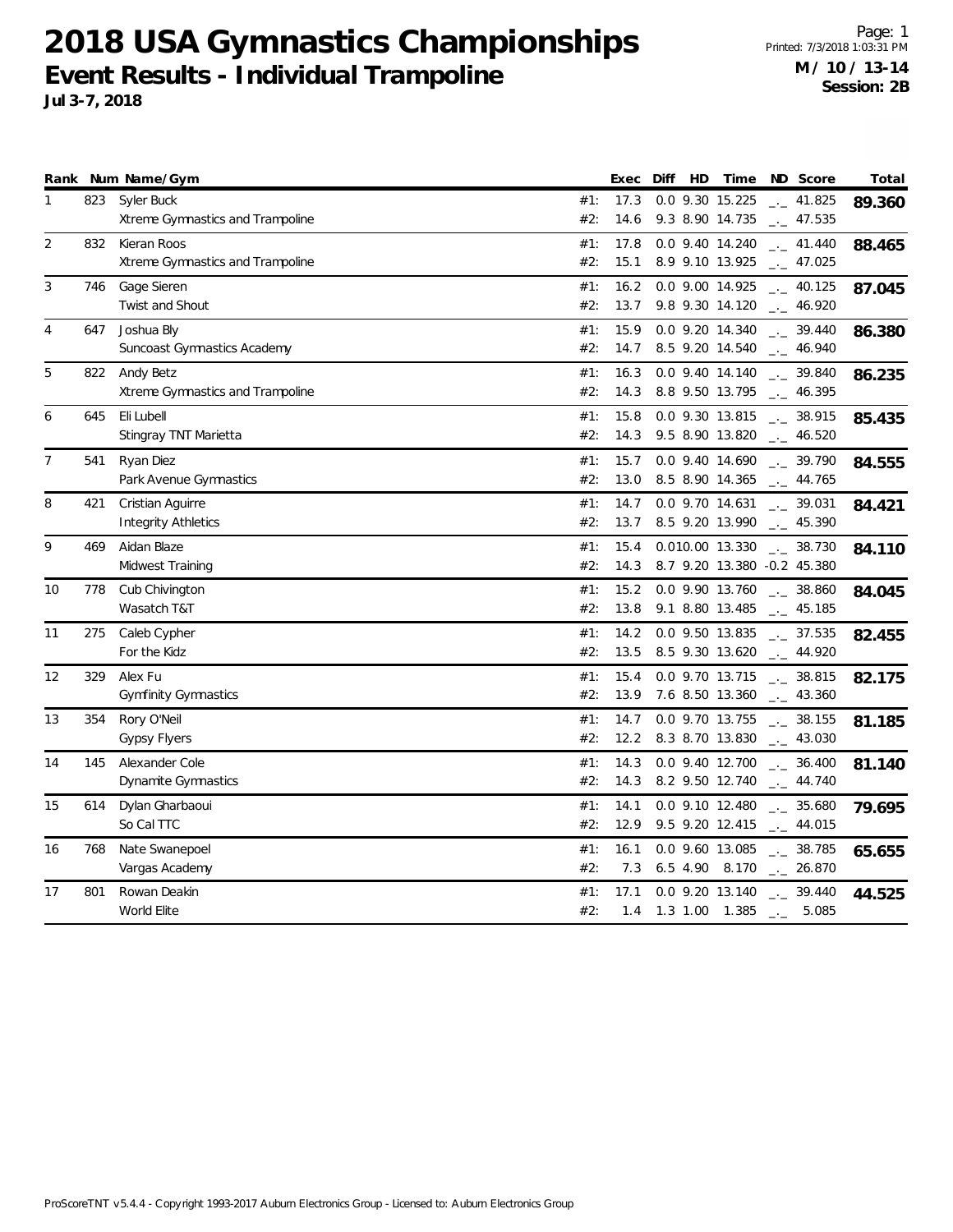Page: 1 Printed: 7/4/2018 11:35 AM **F / 10 / 15+ Session: 4B**

|                |     | Rank Num Name/Gym                    |            | Exec         | Diff | HD | Time                 | ND Score                                     | Total  |
|----------------|-----|--------------------------------------|------------|--------------|------|----|----------------------|----------------------------------------------|--------|
| 1              | 203 | Paige Loh                            | #1:        | 17.1         |      |    | 0.0 9.60 14.880      | $-2$ 41.580                                  | 90.315 |
|                |     | Elite Trampoline Academy             | #2:        | 16.2         |      |    | 8.9 9.40 14.235      | $-2$ 48.735                                  |        |
| $\overline{2}$ | 418 | Katherine Omo-Osagie                 | #1:        | 17.3         |      |    | 0.0 9.00 15.355      | $\frac{1}{2}$ 41.655                         | 89.456 |
|                |     | Infinite Bounds                      | #2:        | 16.1         |      |    | 8.5 9.10 14.101      | $\frac{1}{2}$ 47.801                         |        |
| 3              | 744 | Rebecca Kalafatis                    | #1:        | 17.3         |      |    | 0.0 9.90 14.590      | $-1$ 41.790                                  |        |
|                |     | <b>Twist and Shout</b>               | #2:        | 15.3         |      |    | 8.9 9.00 13.675      | $-1 - 46.875$                                | 88.665 |
|                | 225 | Macie Bledzki                        | #1:        | 17.1         |      |    | 0.0 9.70 14.030      |                                              |        |
| 4              |     | Fairland Gymnastics                  | #2:        | 15.5         |      |    | 8.6 9.10 14.075      | $\frac{1}{2}$ 40.830<br>$\frac{1}{2}$ 47.275 | 88.105 |
|                |     |                                      |            |              |      |    |                      |                                              |        |
| 5              | 667 | Niah Johnson                         | #1:        | 16.8         |      |    | 0.0 9.50 13.930      | 40.230                                       | 87.795 |
|                |     | TAG USA Gymnastics                   | #2:        | 15.9         |      |    | 8.1 9.10 14.465      | $\frac{1}{2}$ 47.565                         |        |
| 6              | 559 | Tia Taylor                           | #1:        | 15.9         |      |    | 0.0 9.60 13.850      | $-2$ 39.350                                  | 87.420 |
|                |     | Premier Athletics Knoxville          | #2:        | 16.1         |      |    | 8.3 9.60 14.070      | $\sim$ 48.070                                |        |
| 7              | 752 | Elli Harris                          | #1:        | 16.7         |      |    | 0.0 9.50 14.775      | $\frac{1}{2}$ 40.975                         | 87.355 |
|                |     | Ultimate Air                         | #2:        | 14.2         |      |    | 8.2 9.10 14.880      | $-2$ 46.380                                  |        |
| 8              | 586 | Betty Reed                           | #1:        | 15.9         |      |    | 0.0 9.20 14.695      | $\frac{1}{2}$ 39.795                         | 86.975 |
|                |     | Seattle Gymnastics-Ballard           | #2:        | 14.9         |      |    | 8.5 9.50 14.280      | $\frac{1}{2}$ 47.180                         |        |
| 9              | 759 | Ansley Tobin                         | #1:        | 15.4         |      |    | 0.0 9.20 15.005      | $-2.39.605$                                  |        |
|                |     | Ultimate Air                         | #2:        | 15.4         |      |    | 9.0 8.40 14.110      | $_{--}$ 46.910                               | 86.515 |
|                |     |                                      |            |              |      |    |                      |                                              |        |
| 10             | 40  | Emma Straker                         | #1:<br>#2: | 17.0<br>15.9 |      |    | 0.0 9.50 13.990      | $\frac{1}{2}$ 40.490                         | 86.425 |
|                |     | Air Sports                           |            |              |      |    | 8.1 8.60 13.335      | $-1 - 45.935$                                |        |
| 11             | 721 | Anjali Clark                         | #1:        | 17.2         |      |    | 0.0 9.10 13.760      | $-2$ 40.060                                  | 86.225 |
|                |     | Tornado Sport Club                   | #2:        | 15.1         |      |    | 8.5 9.00 13.565      | $\frac{1}{2}$ 46.165                         |        |
| 12             | 828 | Summer Koogler                       | #1:        | 17.4         |      |    | 0.0 9.80 13.810      | $-2$ 41.010                                  | 85.915 |
|                |     | Xtreme Gymnastics and Trampoline     | #2:        | 14.1         |      |    | 8.5 9.20 13.105      | $-1$ 44.905                                  |        |
| 13             | 349 | Brenna Busch                         | #1:        | 16.7         |      |    | 0.0 9.50 13.320      | $\frac{1}{2}$ 39.520                         | 85.595 |
|                |     | <b>Gypsy Flyers</b>                  | #2:        | 14.6         |      |    | 8.7 9.00 13.775      | $\frac{1}{2}$ 46.075                         |        |
| 14             | 592 | Kassidy Gardner                      | #1:        | 17.1         |      |    | 0.0 9.50 13.700      | $\frac{1}{2}$ 40.300                         | 84.590 |
|                |     | Scottsdale Gymnastics                | #2:        | 14.3         |      |    | 7.0 9.10 13.890      | $-2$ 44.290                                  |        |
| 15             | 394 | Rosa Mazzuca                         | #1:        | 15.6         |      |    | 0.0 9.20 13.475      | $\frac{1}{2}$ 38.275                         | 84.120 |
|                |     | <b>High Energy Gymnastix</b>         | #2:        | 15.0         |      |    | 8.5 8.90 13.445      | $\sim$ 45.845                                |        |
| 16             | 50  | Cecelia Bernard                      | #1:        | 16.5         |      |    |                      | 0.0 9.10 13.565 0.0 39.165                   |        |
|                |     | Airborne Gymnastics and Dance        | #2:        |              |      |    | 13.7 8.5 9.20 13.390 | $-44.790$                                    | 83.955 |
|                |     |                                      |            |              |      |    |                      |                                              |        |
| 17             | 675 | Mikaela Hunter                       | #1:        | 17.0         |      |    | 0.0 9.40 13.490      | $-2.39.890$                                  | 83.775 |
|                |     | Team Legacy (Coach Patty Gymnastics) | #2:        |              |      |    | 13.2 7.9 9.20 13.585 | $\frac{1}{2}$ 43.885                         |        |
| 18             | 125 | Karsen Barley                        | #1:        | 15.7         |      |    | 0.0 9.50 13.570      | $\sim$ 38.770                                | 83.655 |
|                |     | Dulles Gymnastics Academy            | #2:        | 13.1         |      |    | 9.1 9.60 13.085      | $\frac{1}{2}$ 44.885                         |        |
| 19             | 43  | Caidyn Garrett                       | #1:        | 16.2         |      |    | 0.0 9.50 13.500      | $-2$ 39.200                                  | 83.590 |
|                |     | Airbenders                           | #2:        | 13.8         |      |    | 7.9 9.20 13.490      | $-2$ 44.390                                  |        |
| 20             | 603 | Elise Kinyanjui                      | #1:        | 15.0         |      |    | 0.0 9.00 13.915      | $\frac{1}{2}$ 37.915                         | 83.415 |
|                |     | Silver Stars Gymnastics              | #2:        | 14.6         |      |    | 8.2 8.50 14.200      | $\frac{1}{2}$ 45.500                         |        |
| 21             | 485 | Jenna Clark                          | #1:        | 16.9         |      |    | 0.0 8.80 13.705      | $-2$ 39.405                                  |        |
|                |     | <b>MJM Studios</b>                   | #2:        | 13.7         |      |    | 8.5 8.60 13.065      | $\frac{1}{2}$ 43.865                         | 83.270 |
|                |     |                                      |            |              |      |    |                      |                                              |        |
| 22             | 51  | Ella Born                            | #1:        | 16.6         |      |    |                      | $0.0$ 9.20 13.320 $_{\leftarrow}$ 39.120     | 83.236 |
|                |     | Airborne Gymnastics and Dance        | #2:        |              |      |    |                      | 14.5 7.8 9.10 12.716 $-$ 44.116              |        |

23 486 Mary DesJardins 13.840 \_.\_ **82.990** 37.640 #1: 15.0 0.0 8.80

#2: 14.1 8.8 8.70 13.750 \_\_ 45.350

ProScoreTNT v5.4.4 - Copyright 1993-2017 Auburn Electronics Group - Licensed to: Auburn Electronics Group

MJM Studios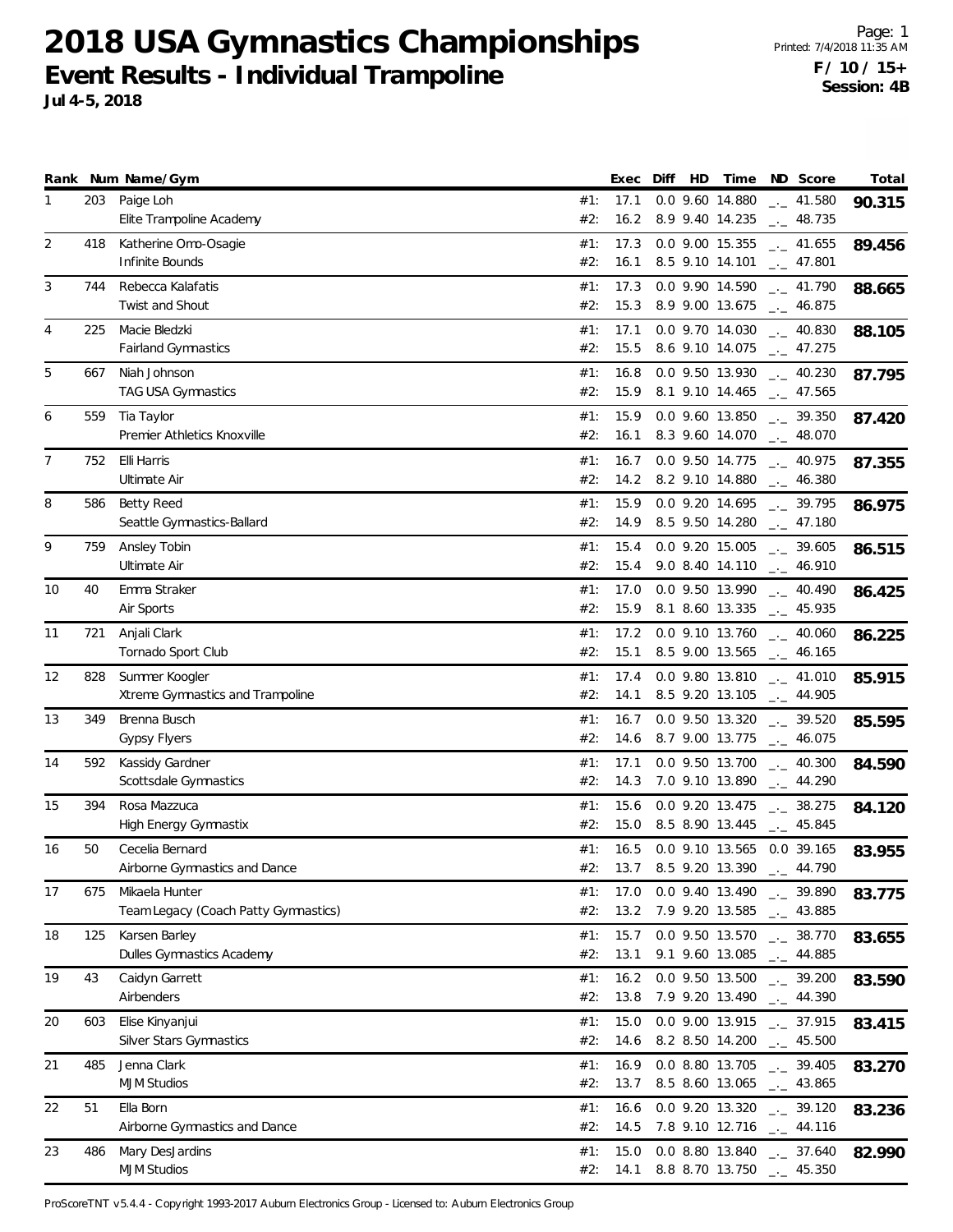Page: 2 Printed: 7/4/2018 11:35 AM **F / 10 / 15+ Session: 4B**

#2: 1.4 1.3 1.00 1.405 \_\_ 5.105

|    |     | Rank Num Name/Gym                              |            | Exec         | Diff | HD       | Time                               | ND Score                                     | Total  |
|----|-----|------------------------------------------------|------------|--------------|------|----------|------------------------------------|----------------------------------------------|--------|
| 24 | 708 | Helena Perez-Stark<br>The Palaestra            | #1:<br>#2: | 16.1<br>13.9 |      |          | 0.0 9.10 13.350<br>8.3 9.20 12.790 | $-2$ 38.550<br>$-2$ 44.190                   | 82.740 |
| 25 | 32  | Brysann Vaughn<br>Air Extreme                  | #1:<br>#2: | 16.4<br>14.2 |      |          | 0.0 9.20 13.330<br>7.6 8.70 13.244 | $\frac{1}{2}$ 38.930<br>$-2$ 43.744          | 82.674 |
| 26 | 353 | Gloriana O'Neil<br><b>Gypsy Flyers</b>         | #1:<br>#2: | 16.1<br>14.7 |      |          | 0.0 9.40 12.780<br>7.6 8.90 12.940 | $-2$ 38.280<br>$\frac{1}{2}$ 44.140          | 82.420 |
| 27 | 550 | Ayanna Albright<br>Premier Athletics Knoxville | #1:<br>#2: | 15.6<br>14.9 |      |          | 0.0 9.30 12.790<br>7.6 9.30 12.835 | $-2$ 37.690<br>$-1$ 44.635                   | 82.325 |
| 28 | 593 | Caroline Hudson<br>Scottsdale Gymnastics       | #1:<br>#2: | 15.9<br>13.3 |      |          | 0.0 9.30 13.195<br>8.2 9.50 12.900 | 38.395<br>$-2$ 43.900                        | 82.295 |
| 29 | 802 | Daisy Dick<br>World Elite                      | #1:<br>#2: | 15.8<br>14.5 |      |          | 0.0 9.20 12.760<br>7.2 9.20 13.605 | $\frac{1}{2}$ 37.760<br>$\frac{1}{2}$ 44.505 | 82.265 |
| 30 | 725 | Alex Holland<br>Tornado Sport Club             | #1:<br>#2: | 16.4<br>14.2 |      |          | 0.0 9.70 12.906<br>6.9 9.40 12.620 | $\frac{1}{2}$ 39.006<br>$-2$ 43.120          | 82.126 |
| 31 | 435 | Amanda Binger<br>Kansas City Trampoline Club   | #1:<br>#2: | 14.4<br>13.4 |      |          | 0.0 9.30 12.990<br>7.1 9.10 14.866 | $\frac{1}{2}$ 36.690<br>$\frac{1}{2}$ 44.466 | 81.156 |
| 32 | 441 | Sierra Beck<br>Kris Power Tumbling             | #1:<br>#2: | 15.3<br>14.3 |      |          | 0.0 8.80 13.165<br>7.4 9.00 12.477 | $\frac{1}{2}$ 37.265<br>$\frac{1}{2}$ 43.177 | 80.442 |
| 33 | 704 | Mariah Dailey<br>The Edge                      | #1:<br>#2: | 15.7<br>12.9 |      |          | 0.0 9.30 13.065<br>7.0 9.40 12.545 | $\frac{1}{2}$ 38.065<br>0.0 41.845           | 79.910 |
| 34 | 735 | Peyton Brown<br>Tumble Tech                    | #1:<br>#2: | 16.8<br>10.5 |      |          | 0.0 9.30 14.080<br>8.5 7.20 11.245 | $-2$ 40.180<br>$\frac{1}{2}$ 37.445          | 77.625 |
| 35 | 455 | Mackenzie Maness<br>Let It Shine Gymnastics    | #1:<br>#2: | 14.0<br>11.3 |      |          | 0.0 9.60 12.271<br>7.2 9.10 12.165 | $\overline{C}_{12}$ 35.871<br>$-2$ 39.765    | 75.636 |
| 36 | 713 | Abby Dunham<br>Top Star Training Center        | #1:<br>#2: | 15.7<br>8.2  |      |          | 0.0 9.20 14.095<br>6.7 5.60 8.460  | 38.995<br>$-28.960$                          | 67.955 |
| 37 | 773 | Kira Schwartz<br>Wallers GymJam Academy        | #1:<br>#2: | 16.3<br>6.4  |      |          | 0.0 9.50 14.485<br>4.8 4.30 6.805  | $-2$ 40.285<br>$-.22.305$                    | 62.590 |
| 38 | 284 | Danielle Mahoney<br><b>G-Force Gymnastics</b>  | #1:<br>#2: | 15.0<br>3.9  |      | 2.9 2.90 | 0.0 9.50 13.340<br>4.140           | $\frac{1}{2}$ 37.840<br>$-13.840$            | 51.680 |
| 39 | 116 | Joliana Sgovio                                 | #1:        | 15.8         |      |          | 0.0 8.80 13.445                    | $\frac{1}{2}$ 38.045                         | 43.150 |

ProScoreTNT v5.4.4 - Copyright 1993-2017 Auburn Electronics Group - Licensed to: Auburn Electronics Group

Desert Gymcats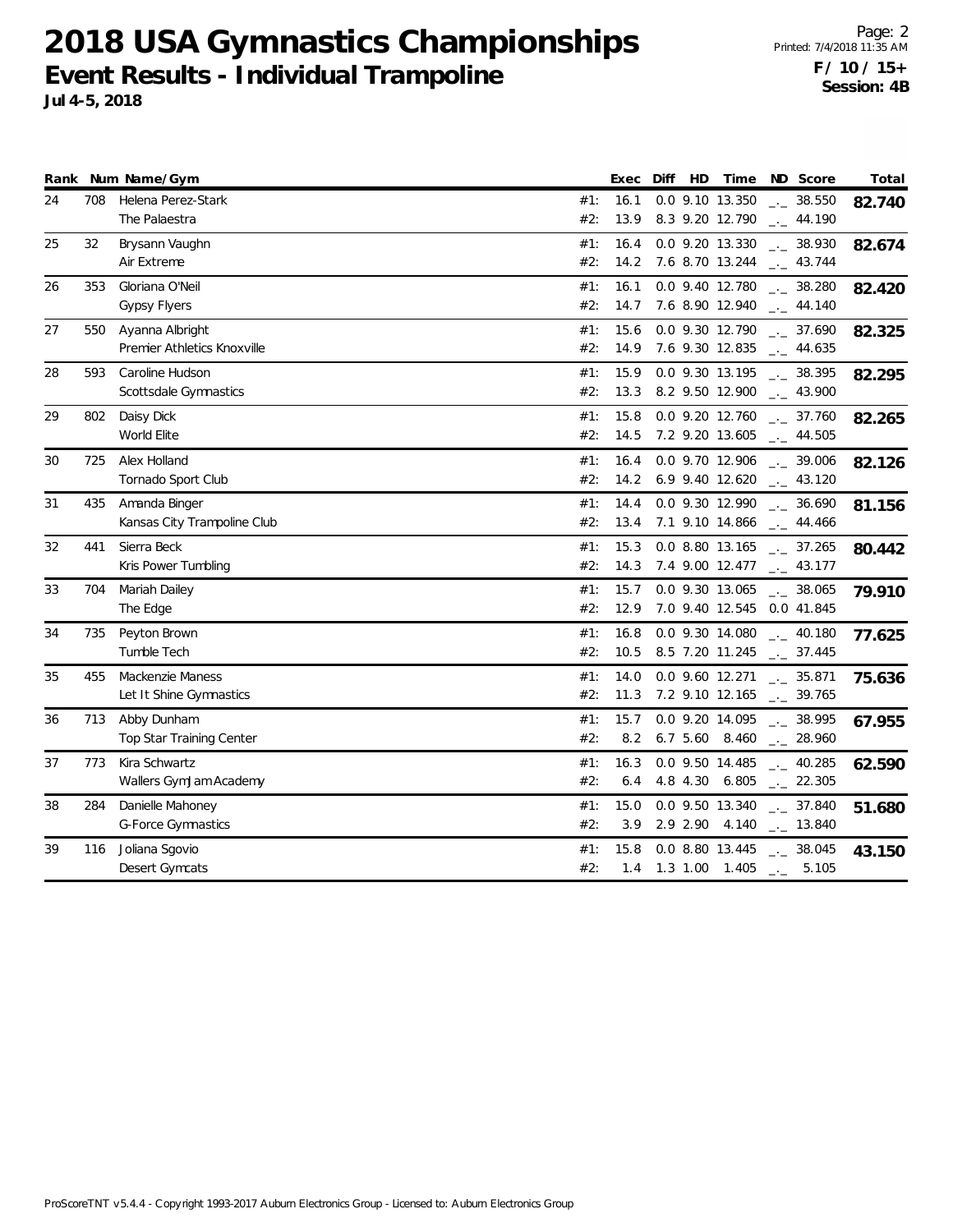Page: 1 Printed: 7/4/2018 12:35 PM **M / 10 / 15+ Session: 5B**

|                | Jul 4-5, 2018 | EVEIII RESUITS - THUIVIUUAI TEAHIPOIIHE                |            |              |    |                              |                                                                                  | Session: 5B |
|----------------|---------------|--------------------------------------------------------|------------|--------------|----|------------------------------|----------------------------------------------------------------------------------|-------------|
|                |               | Rank Num Name/Gym                                      |            | Exec Diff    | HD | Time                         | ND Score                                                                         | Total       |
|                | 548           | T.J. Reed<br>Powerhouse TNT Gymnastics                 | #1:<br>#2: | 17.5<br>16.5 |    |                              | $0.0$ 9.60 15.020 $-.$ 42.120<br>9.6 9.70 14.815 $\qquad$ 50.615                 | 92.735      |
| $\overline{2}$ | 423           | Keith Eldridge<br><b>Integrity Athletics</b>           | #1:<br>#2: |              |    |                              | 17.7 0.0 9.60 15.505 __ 42.805<br>15.2 9.7 9.40 15.385 __ 49.685                 | 92.490      |
| 3              | 300           | Randy Holmes<br><b>Gymnastics Central</b>              | #1:<br>#2: |              |    |                              | 15.9 0.0 8.90 15.450 __ 40.250<br>15.7 10.5 9.60 15.320 . 51.120                 | 91.370      |
| 4              | 425           | Smith Light<br>Integrity Athletics                     | #1:<br>#2: |              |    |                              | 16.7 0.0 9.70 14.175 . 40.575<br>15.4 10.9 9.70 14.180 __ 50.180                 | 90.755      |
| 5              | 617           | Matt Whitmer<br>So Cal TTC                             | #1:<br>#2: |              |    |                              | 16.9 0.0 9.40 14.490 $_{\leftarrow}$ 40.790<br>15.2 10.8 9.60 14.145 ___ 49.745  | 90.535      |
| 6              | 674           | Merrill Hunter<br>Team Legacy (Coach Patty Gymnastics) | #1:<br>#2: |              |    |                              | 17.1 0.0 9.60 15.235 . 41.935<br>$15.5$ 9.1 9.50 14.385 $\text{---}$ 48.485      | 90.420      |
|                | 74            | CJ Castiglione<br>American Kids Sports Center          | #1:<br>#2: |              |    |                              | 15.7 0.0 9.30 15.535 __ 40.535<br>14.5 10.5 9.50 14.985 __ 49.485                | 90.020      |
| 8              | 84            | Tate Simmons<br><b>Amplify Gymnastics</b>              | #1:<br>#2: | 16.5         |    |                              | $0.0$ 9.50 15.320 $\ldots$ 41.320<br>14.8 9.9 9.00 14.905 $_{\leftarrow}$ 48.605 | 89.925      |
| 9              |               | 226 Justin Brent                                       |            |              |    | $\#1$ : 16.5 0.0 9.80 14.885 | 41.185                                                                           | 20 21 O     |

| 674<br>Merrill Hunter<br>#1:<br>17.1<br>6<br>0.0 9.60 15.235<br>$\frac{1}{2}$ 41.935<br>90.420<br>#2:<br>15.5<br>9.1 9.50 14.385<br>Team Legacy (Coach Patty Gymnastics)<br>$\frac{1}{2}$ 48.485<br>7<br>CJ Castiglione<br>15.7<br>0.0 9.30 15.535<br>74<br>#1:<br>$\frac{1}{2}$ 40.535<br>90.020<br>American Kids Sports Center<br>14.5 10.5 9.50 14.985<br>#2:<br>$-$ 49.485<br>8<br><b>Tate Simmons</b><br>84<br>0.0 9.50 15.320<br>#1:<br>16.5<br>$\frac{1}{2}$ 41.320<br>89.925<br>Amplify Gymnastics<br>9.9 9.00 14.905<br>#2:<br>14.8<br>$-2$ 48.605<br>9<br>Justin Brent<br>226<br>#1:<br>16.5<br>0.0 9.80 14.885<br>$\frac{1}{2}$ 41.185<br>89.310<br><b>Fairland Gymnastics</b><br>#2:<br>14.5<br>8.5 9.30 15.825<br>$\frac{1}{2}$ 48.125<br>68<br>Harley Jones<br>16.5<br>0.0 9.60 14.850<br>10<br>#1:<br>$-2$ 40.950<br>89.300<br>All American Gymnastics<br>#2:<br>9.7 9.10 14.650<br>14.9<br>$\frac{1}{2}$ 48.350<br>11<br>Jonathon Purdum<br>16.7<br>0.0 9.50 14.595<br>44<br>#1:<br>$-1 - 40.795$<br>88.890<br>Airbenders<br>#2:<br>15.5<br>9.0 9.20 14.395<br>$\frac{1}{2}$ 48.095<br>Dominic Dumas<br>12<br>698<br>#1:<br>17.0<br>0.0 9.60 13.650<br>$\frac{1}{2}$ 40.250<br>88.580<br>The Flip Shop<br>15.0<br>9.7 9.80 13.830<br>#2:<br>$\frac{1}{2}$ 48.330<br>David Sulistyo<br>#1:<br>16.3<br>0.0 9.70 14.505<br>13<br>362<br>$\frac{1}{2}$ 40.505<br>88.555<br>Gleasons Gymnastic School<br>#2:<br>15.5<br>9.1 9.50 13.950<br>$-1 - 48.050$<br>Liam Warsaw<br>16.2<br>14<br>770<br>#1:<br>0.0 9.20 15.140<br>$\frac{1}{2}$ 40.540<br>88.145<br>#2:<br>West Texas Trampoline & Tumbling Explosi<br>14.7<br>9.1 9.30 14.505<br>$\frac{1}{2}$ 47.605<br>15<br>Christian English<br>16.3<br>64<br>#1:<br>0.0 9.30 14.825<br>$\frac{1}{2}$ 40.425<br>87.965<br>All American Gymnastics<br>#2:<br>14.3<br>9.4 9.50 14.340<br>$\sim$ 47.540<br>Jacob Freedman<br>16.5<br>0.0 9.60 15.490<br>119<br>#1:<br>16<br>$\frac{1}{2}$ 41.590<br>87.740<br>DeVeau's School of Gymnastics<br>8.1 9.50 14.850<br>#2:<br>13.7<br>$-2$ 46.150<br>Aden Smith<br>833<br>#1:<br>16.7<br>0.0 9.30 13.515<br>17<br>$\frac{1}{2}$ 39.515<br>86.995<br>#2:<br>15.1<br>8.9 9.30 14.180<br>Xtreme Gymnastics and Trampoline<br>$-$ 47.480<br>Jack Yerxa<br>17.3<br>18<br>356<br>#1:<br>0.0 9.60 13.090<br>$-2$ 39.990<br>86.945<br>15.5<br><b>Gypsy Flyers</b><br>#2:<br>8.4 9.20 13.855<br>$-2$ 46.955<br>Alin Richard<br>19<br>16.9<br>0.0 9.30 14.130<br>272<br>#1:<br>$\frac{1}{2}$ 40.330<br>86.785<br>Foothills Gymnastics<br>8.9 9.10 13.855<br>#2:<br>14.6<br>$-1$ 46.455<br>795<br><b>Christopher Polley</b><br>0.0 9.40 14.280<br>20<br>#1:<br>15.3<br>$-2$ 38.980<br>86.730<br>14.3 10.0 9.50 13.950<br>Winingers Gymnastics Inc.<br>#2:<br>$-2$ 47.750<br>21<br>460<br>16.3 0.0 9.20 14.100<br>$-2$ 39.600<br>Aiden Nielson<br>#1:<br>86.515<br>Legacy Training Center<br>15.1<br>8.8 9.00 14.015 $_{\leftarrow}$ 46.915<br>#2:<br>22<br>552<br>Benjamin Butler<br>16.5<br>0.0 9.60 14.485 $_{\leftarrow}$ 40.585<br>#1:<br>85.690<br>Premier Athletics Knoxville<br>15.3<br>#2:<br>6.6 9.10 14.105 $\_\_$ 45.105<br>Aaron Sheyman<br>16.5<br>23<br>728<br>0.0 9.50 12.845 $_{\leftarrow}$ 38.845<br>#1:<br>85.575<br>Tornado Sport Club<br>#2: 15.7 8.5 9.40 13.130 $\text{\_}2$ 46.730 | 5 | 617 | Matt Whitmer<br>So Cal TTC | 0.0 9.40 14.490<br>$-2$ 40.790<br>#1:<br>16.9<br>90.535<br>15.2 10.8 9.60 14.145<br>#2:<br>$-2$ 49.745 |
|-------------------------------------------------------------------------------------------------------------------------------------------------------------------------------------------------------------------------------------------------------------------------------------------------------------------------------------------------------------------------------------------------------------------------------------------------------------------------------------------------------------------------------------------------------------------------------------------------------------------------------------------------------------------------------------------------------------------------------------------------------------------------------------------------------------------------------------------------------------------------------------------------------------------------------------------------------------------------------------------------------------------------------------------------------------------------------------------------------------------------------------------------------------------------------------------------------------------------------------------------------------------------------------------------------------------------------------------------------------------------------------------------------------------------------------------------------------------------------------------------------------------------------------------------------------------------------------------------------------------------------------------------------------------------------------------------------------------------------------------------------------------------------------------------------------------------------------------------------------------------------------------------------------------------------------------------------------------------------------------------------------------------------------------------------------------------------------------------------------------------------------------------------------------------------------------------------------------------------------------------------------------------------------------------------------------------------------------------------------------------------------------------------------------------------------------------------------------------------------------------------------------------------------------------------------------------------------------------------------------------------------------------------------------------------------------------------------------------------------------------------------------------------------------------------------------------------------------------------------------------------------------------------------------------------------------------------------------------------------------------------------------------------------------------------------------------------------------------------------------------------------------------------------------------------------------------------------------------------------------------------------------------------------------------|---|-----|----------------------------|--------------------------------------------------------------------------------------------------------|
|                                                                                                                                                                                                                                                                                                                                                                                                                                                                                                                                                                                                                                                                                                                                                                                                                                                                                                                                                                                                                                                                                                                                                                                                                                                                                                                                                                                                                                                                                                                                                                                                                                                                                                                                                                                                                                                                                                                                                                                                                                                                                                                                                                                                                                                                                                                                                                                                                                                                                                                                                                                                                                                                                                                                                                                                                                                                                                                                                                                                                                                                                                                                                                                                                                                                                                 |   |     |                            |                                                                                                        |
|                                                                                                                                                                                                                                                                                                                                                                                                                                                                                                                                                                                                                                                                                                                                                                                                                                                                                                                                                                                                                                                                                                                                                                                                                                                                                                                                                                                                                                                                                                                                                                                                                                                                                                                                                                                                                                                                                                                                                                                                                                                                                                                                                                                                                                                                                                                                                                                                                                                                                                                                                                                                                                                                                                                                                                                                                                                                                                                                                                                                                                                                                                                                                                                                                                                                                                 |   |     |                            |                                                                                                        |
|                                                                                                                                                                                                                                                                                                                                                                                                                                                                                                                                                                                                                                                                                                                                                                                                                                                                                                                                                                                                                                                                                                                                                                                                                                                                                                                                                                                                                                                                                                                                                                                                                                                                                                                                                                                                                                                                                                                                                                                                                                                                                                                                                                                                                                                                                                                                                                                                                                                                                                                                                                                                                                                                                                                                                                                                                                                                                                                                                                                                                                                                                                                                                                                                                                                                                                 |   |     |                            |                                                                                                        |
|                                                                                                                                                                                                                                                                                                                                                                                                                                                                                                                                                                                                                                                                                                                                                                                                                                                                                                                                                                                                                                                                                                                                                                                                                                                                                                                                                                                                                                                                                                                                                                                                                                                                                                                                                                                                                                                                                                                                                                                                                                                                                                                                                                                                                                                                                                                                                                                                                                                                                                                                                                                                                                                                                                                                                                                                                                                                                                                                                                                                                                                                                                                                                                                                                                                                                                 |   |     |                            |                                                                                                        |
|                                                                                                                                                                                                                                                                                                                                                                                                                                                                                                                                                                                                                                                                                                                                                                                                                                                                                                                                                                                                                                                                                                                                                                                                                                                                                                                                                                                                                                                                                                                                                                                                                                                                                                                                                                                                                                                                                                                                                                                                                                                                                                                                                                                                                                                                                                                                                                                                                                                                                                                                                                                                                                                                                                                                                                                                                                                                                                                                                                                                                                                                                                                                                                                                                                                                                                 |   |     |                            |                                                                                                        |
|                                                                                                                                                                                                                                                                                                                                                                                                                                                                                                                                                                                                                                                                                                                                                                                                                                                                                                                                                                                                                                                                                                                                                                                                                                                                                                                                                                                                                                                                                                                                                                                                                                                                                                                                                                                                                                                                                                                                                                                                                                                                                                                                                                                                                                                                                                                                                                                                                                                                                                                                                                                                                                                                                                                                                                                                                                                                                                                                                                                                                                                                                                                                                                                                                                                                                                 |   |     |                            |                                                                                                        |
|                                                                                                                                                                                                                                                                                                                                                                                                                                                                                                                                                                                                                                                                                                                                                                                                                                                                                                                                                                                                                                                                                                                                                                                                                                                                                                                                                                                                                                                                                                                                                                                                                                                                                                                                                                                                                                                                                                                                                                                                                                                                                                                                                                                                                                                                                                                                                                                                                                                                                                                                                                                                                                                                                                                                                                                                                                                                                                                                                                                                                                                                                                                                                                                                                                                                                                 |   |     |                            |                                                                                                        |
|                                                                                                                                                                                                                                                                                                                                                                                                                                                                                                                                                                                                                                                                                                                                                                                                                                                                                                                                                                                                                                                                                                                                                                                                                                                                                                                                                                                                                                                                                                                                                                                                                                                                                                                                                                                                                                                                                                                                                                                                                                                                                                                                                                                                                                                                                                                                                                                                                                                                                                                                                                                                                                                                                                                                                                                                                                                                                                                                                                                                                                                                                                                                                                                                                                                                                                 |   |     |                            |                                                                                                        |
|                                                                                                                                                                                                                                                                                                                                                                                                                                                                                                                                                                                                                                                                                                                                                                                                                                                                                                                                                                                                                                                                                                                                                                                                                                                                                                                                                                                                                                                                                                                                                                                                                                                                                                                                                                                                                                                                                                                                                                                                                                                                                                                                                                                                                                                                                                                                                                                                                                                                                                                                                                                                                                                                                                                                                                                                                                                                                                                                                                                                                                                                                                                                                                                                                                                                                                 |   |     |                            |                                                                                                        |
|                                                                                                                                                                                                                                                                                                                                                                                                                                                                                                                                                                                                                                                                                                                                                                                                                                                                                                                                                                                                                                                                                                                                                                                                                                                                                                                                                                                                                                                                                                                                                                                                                                                                                                                                                                                                                                                                                                                                                                                                                                                                                                                                                                                                                                                                                                                                                                                                                                                                                                                                                                                                                                                                                                                                                                                                                                                                                                                                                                                                                                                                                                                                                                                                                                                                                                 |   |     |                            |                                                                                                        |
|                                                                                                                                                                                                                                                                                                                                                                                                                                                                                                                                                                                                                                                                                                                                                                                                                                                                                                                                                                                                                                                                                                                                                                                                                                                                                                                                                                                                                                                                                                                                                                                                                                                                                                                                                                                                                                                                                                                                                                                                                                                                                                                                                                                                                                                                                                                                                                                                                                                                                                                                                                                                                                                                                                                                                                                                                                                                                                                                                                                                                                                                                                                                                                                                                                                                                                 |   |     |                            |                                                                                                        |
|                                                                                                                                                                                                                                                                                                                                                                                                                                                                                                                                                                                                                                                                                                                                                                                                                                                                                                                                                                                                                                                                                                                                                                                                                                                                                                                                                                                                                                                                                                                                                                                                                                                                                                                                                                                                                                                                                                                                                                                                                                                                                                                                                                                                                                                                                                                                                                                                                                                                                                                                                                                                                                                                                                                                                                                                                                                                                                                                                                                                                                                                                                                                                                                                                                                                                                 |   |     |                            |                                                                                                        |
|                                                                                                                                                                                                                                                                                                                                                                                                                                                                                                                                                                                                                                                                                                                                                                                                                                                                                                                                                                                                                                                                                                                                                                                                                                                                                                                                                                                                                                                                                                                                                                                                                                                                                                                                                                                                                                                                                                                                                                                                                                                                                                                                                                                                                                                                                                                                                                                                                                                                                                                                                                                                                                                                                                                                                                                                                                                                                                                                                                                                                                                                                                                                                                                                                                                                                                 |   |     |                            |                                                                                                        |
|                                                                                                                                                                                                                                                                                                                                                                                                                                                                                                                                                                                                                                                                                                                                                                                                                                                                                                                                                                                                                                                                                                                                                                                                                                                                                                                                                                                                                                                                                                                                                                                                                                                                                                                                                                                                                                                                                                                                                                                                                                                                                                                                                                                                                                                                                                                                                                                                                                                                                                                                                                                                                                                                                                                                                                                                                                                                                                                                                                                                                                                                                                                                                                                                                                                                                                 |   |     |                            |                                                                                                        |
|                                                                                                                                                                                                                                                                                                                                                                                                                                                                                                                                                                                                                                                                                                                                                                                                                                                                                                                                                                                                                                                                                                                                                                                                                                                                                                                                                                                                                                                                                                                                                                                                                                                                                                                                                                                                                                                                                                                                                                                                                                                                                                                                                                                                                                                                                                                                                                                                                                                                                                                                                                                                                                                                                                                                                                                                                                                                                                                                                                                                                                                                                                                                                                                                                                                                                                 |   |     |                            |                                                                                                        |
|                                                                                                                                                                                                                                                                                                                                                                                                                                                                                                                                                                                                                                                                                                                                                                                                                                                                                                                                                                                                                                                                                                                                                                                                                                                                                                                                                                                                                                                                                                                                                                                                                                                                                                                                                                                                                                                                                                                                                                                                                                                                                                                                                                                                                                                                                                                                                                                                                                                                                                                                                                                                                                                                                                                                                                                                                                                                                                                                                                                                                                                                                                                                                                                                                                                                                                 |   |     |                            |                                                                                                        |
|                                                                                                                                                                                                                                                                                                                                                                                                                                                                                                                                                                                                                                                                                                                                                                                                                                                                                                                                                                                                                                                                                                                                                                                                                                                                                                                                                                                                                                                                                                                                                                                                                                                                                                                                                                                                                                                                                                                                                                                                                                                                                                                                                                                                                                                                                                                                                                                                                                                                                                                                                                                                                                                                                                                                                                                                                                                                                                                                                                                                                                                                                                                                                                                                                                                                                                 |   |     |                            |                                                                                                        |
|                                                                                                                                                                                                                                                                                                                                                                                                                                                                                                                                                                                                                                                                                                                                                                                                                                                                                                                                                                                                                                                                                                                                                                                                                                                                                                                                                                                                                                                                                                                                                                                                                                                                                                                                                                                                                                                                                                                                                                                                                                                                                                                                                                                                                                                                                                                                                                                                                                                                                                                                                                                                                                                                                                                                                                                                                                                                                                                                                                                                                                                                                                                                                                                                                                                                                                 |   |     |                            |                                                                                                        |